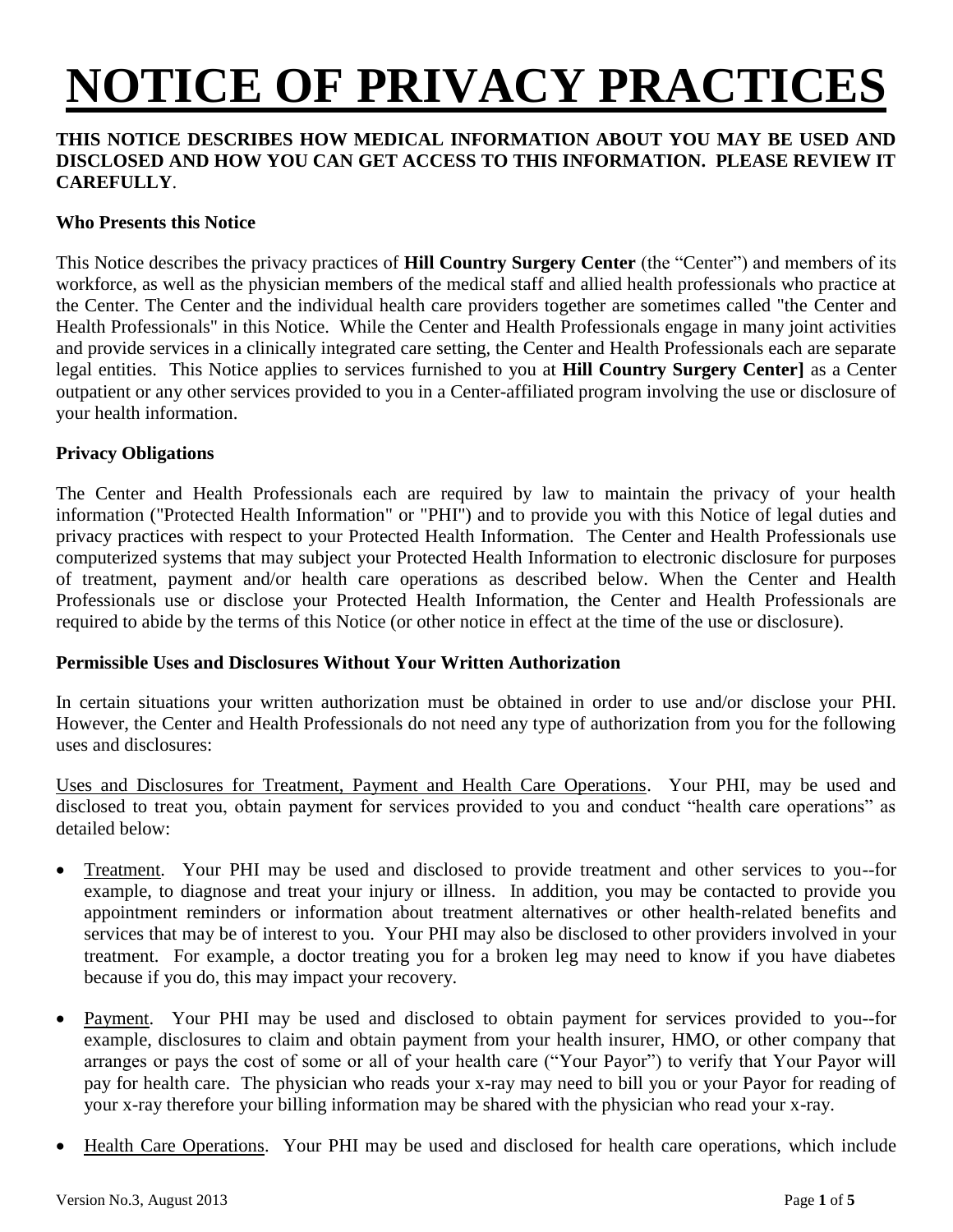internal administration and planning and various activities that improve the quality and cost effectiveness of the care delivered to you. For example, PHI may be used to evaluate the quality and competence of physicians, nurses and other health care workers. PHI may be disclosed to the Center Compliance & Privacy Office in order to resolve any complaints you may have and ensure that you have a comfortable visit. Your PHI may be provided to various governmental or accreditation entities such as the Joint Commission on Accreditation of Healthcare Organizations to maintain our license and accreditation. In addition, PHI may be shared with business associates who perform treatment, payment and health care operations services on behalf of the Center and Health Professionals.

Use or Disclosure for Directory of Individuals in the Center. The Center may include your name, location in the Center, general health condition and religious affiliation in a patient directory without obtaining your authorization *unless* you object to inclusion in the directory. Information in the directory may be disclosed to anyone who asks for you by name. Your religious affiliation may be given to a member of the clergy, such as a priest or minister, even if they do not ask for you by name. If you do not wish to be included in the facility directory, you will be given an opportunity to object at the time of admission.

Disclosure to Relatives, Close Friends and Other Caregivers. Your PHI may be disclosed to a family member, other relative, a close personal friend or any other person identified by you who is involved in your health care or helps pay for your care. If you are not present, or the opportunity to agree or object to a use or disclosure cannot practicably be provided because of your incapacity or an emergency circumstance, the Center and/or Health Professionals may exercise professional judgment to determine whether a disclosure is in your best interests. If information is disclosed to a family member, other relative or a close personal friend, the Center and/or Health Professionals would disclose only information believed to be directly relevant to the person's involvement with your health care or payment related to your health care. Your PHI also may be disclosed in order to notify (or assist in notifying) such persons of your location or general condition.

Public Health Activities. Your PHI may be disclosed for the following public health activities: (1) to report health information to public health authorities for the purpose of preventing or controlling disease, injury or disability; (2) to report child abuse and neglect to public health authorities or other government authorities authorized by law to receive such reports; (3) to report information about products and services under the jurisdiction of the U.S. Food and Drug Administration; (4) to alert a person who may have been exposed to a communicable disease or may otherwise be at risk of contracting or spreading a disease or condition; and (5) to report information to your employer as required under laws addressing work-related illnesses and injuries or workplace medical surveillance.

Victims of Abuse, Neglect or Domestic Violence. Your PHI may be disclosed to a governmental authority, including a social service or protective services agency, authorized by law to receive reports of such abuse, neglect, or domestic violence if there is a reasonable belief that you are a victim of abuse, neglect or domestic violence.

Health Oversight Activities. Your PHI may be disclosed to a health oversight agency that oversees the health care system and is charged with responsibility for ensuring compliance with the rules of government health programs such as Medicare or Medicaid.

Judicial and Administrative Proceedings. Your PHI may be disclosed in the course of a judicial or administrative proceeding in response to a legal order or other lawful process.

Law Enforcement Officials. Your PHI may be disclosed to the police or other law enforcement officials as required or permitted by law or in compliance with a court order or a grand jury or administrative subpoena. For example, your PHI may be disclosed to identify or locate a suspect, fugitive, material witness, or missing person or to report a crime or criminal conduct at the facility.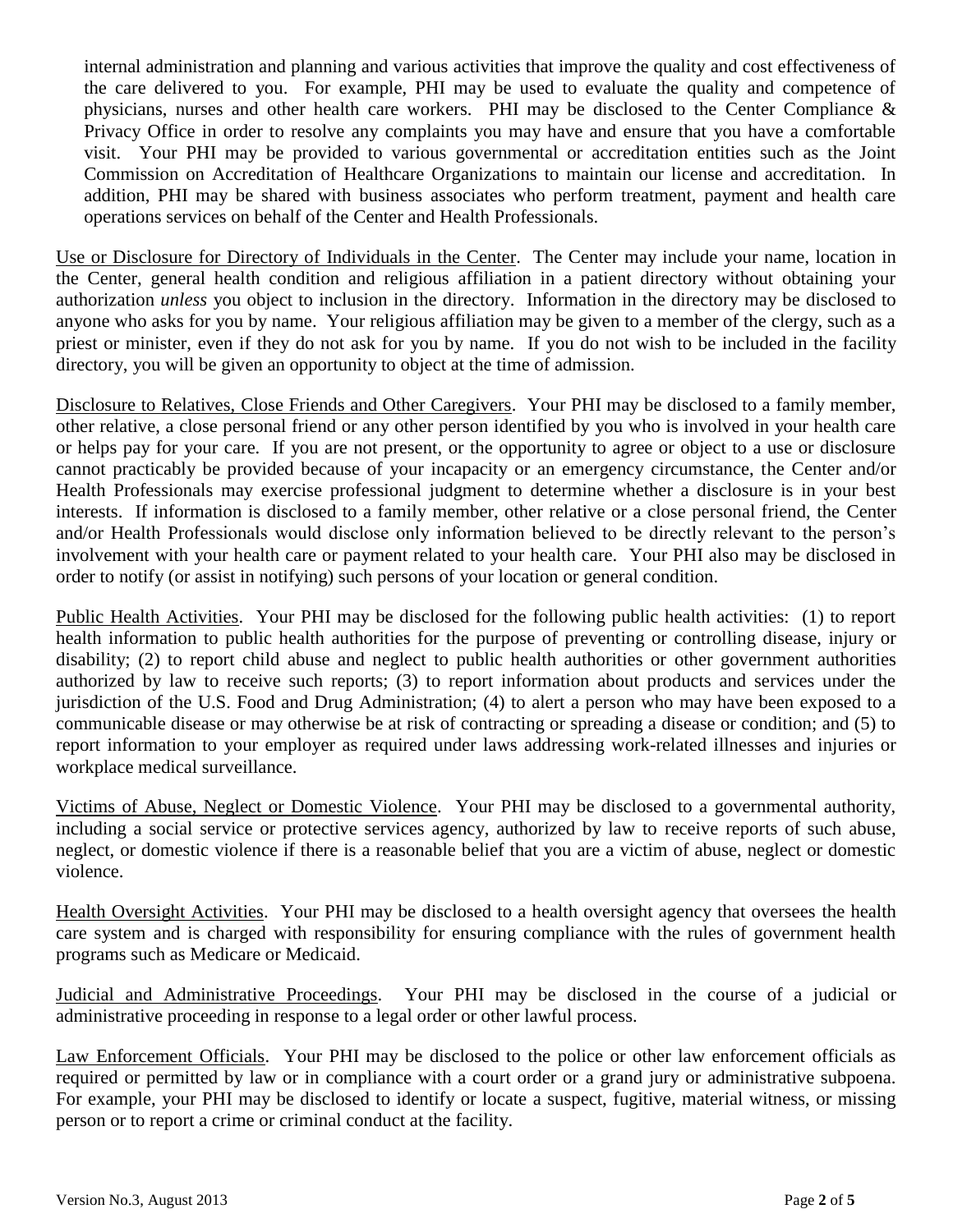Correctional Institution. Your PHI may be disclosed to a correctional institution if you are an inmate in a correctional institution and if the correctional institution or law enforcement authority makes certain requests to us.

Business Associates. Your PHI may be disclosed to business associates or third parties that the Center and Health Professionals have contracted with to perform agreed upon services.

Decedents. Your PHI may be disclosed to a coroner or medical examiner as authorized by law.

Organ and Tissue Procurement. Your PHI may be disclosed to organizations that facilitate organ, eye or tissue procurement, banking or transplantation.

Research. Your PHI may be used or disclosed without your consent or authorization if an Institutional Review Board approves a waiver of authorization for disclosure.

Health or Safety. Your PHI may be used or disclosed to prevent or lessen a serious and imminent threat to a person's or the public's health or safety.

Specialized Government Functions. Your PHI may be disclosed to units of the government with special functions, such as the U.S. military, the U.S. Department of State under certain circumstances such as the Secret Service or NSA to protect, for example, the country or the President.

Workers' Compensation. Your PHI may be disclosed as authorized by and to the extent necessary to comply with state law relating to workers' compensation or other similar programs.

As Required by Law. Your PHI may be used and disclosed when required to do so by any other law not already referred to in the preceding categories; such as required by the FDA, to monitor the safety of a medical device.

Appointment Reminders. Your PHI may be used to tell or remind you about appointments.

Fundraising. Your PHI may be used to contact you as a part of fundraising efforts, unless you elect not to receive this type of information.

## **USES AND DISCLOSURES REQUIRING YOUR WRITTEN AUTHORIZATION**

Use or Disclosure with Your Authorization. For any purpose other than the ones described above, your PHI may be used or disclosed only when you provide your written authorization on an authorization form ("Your Authorization"). For instance, you will need to execute an authorization form before your PHI can be sent to your life insurance company or to the attorney representing the other party in litigation in which you are involved.

Marketing. Your written authorization ("Your Marketing Authorization") also must be obtained prior to using your PHI to send you any marketing materials. (However, marketing materials can be provided to you in a face-to-face encounter without obtaining Your Marketing Authorization. The Center and/or Health Professionals are also permitted to give you a promotional gift of nominal value, if they so choose, without obtaining Your Marketing Authorization). The Center and/or Health Professionals may communicate with you in a face-to-face encounter about products or services relating to your treatment, case management or care coordination, or alternative treatments, therapies, providers or care settings without Your Marketing Authorization.

In addition, the Center and/or Health Professionals may send you treatment communications, unless you elect not to receive this type of communication, for which the Center and/or Health Professionals may receive financial remuneration.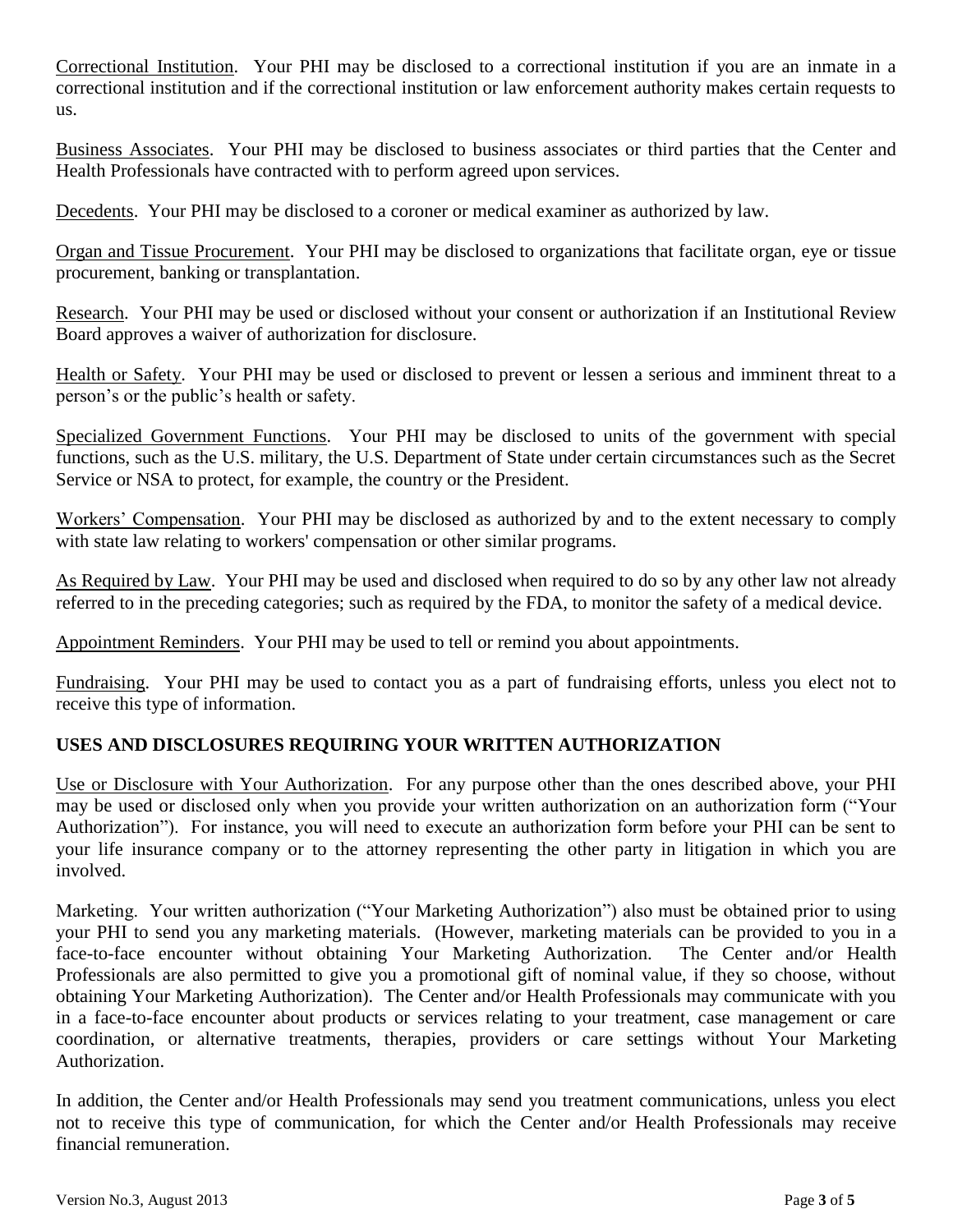Sale of PHI. The Center and Health Professionals will not disclose your PHI without your authorization in exchange for direct or indirect payment except in limited circumstances permitted by law. These circumstances include public health activities; research; treatment of the individual; sale, transfer, merger or consolidation of the Center; services provided by a business associate, pursuant to a business associate agreement; providing an individual with a copy of their PHI; and other purposes deemed necessary and appropriate by Health and Human Services (HHS).

Uses and Disclosures of Your Highly Confidential Information. In addition, federal and state law require special privacy protections for certain highly confidential information about you ("Highly Confidential Information"), including the subset of your PHI that: (1) is maintained in psychotherapy notes; (2) is about mental illness, mental retardation and developmental disabilities; (3) is about alcohol or drug abuse or addiction; (4) is about HIV/AIDS testing, diagnosis or treatment; (5) is about communicable disease(s), including venereal disease(s); (6) is about genetic testing; (7) is about child abuse and neglect; (8) is about domestic abuse of an adult; or (9) is about sexual assault.In order for your Highly Confidential Information to be disclosed for a purpose other than those permitted by law, your written authorization is required.

#### **YOUR RIGHTS REGARDING YOUR PROTECTED HEALTH INFORMATION**

Right to Request Additional Restrictions. You may request restrictions on the use and disclosure of your PHI (1) for treatment, payment and health care operations, (2) to individuals (such as a family member, other relative, close personal friend or any other person identified by you) involved with your care or with payment related to your care, or (3) to notify or assist in the notification of such individuals regarding your location and general condition. While all requests for additional restrictions will be carefully considered, the Center and Health Professionals are not required to agree to these requested restrictions.

You may also request to restrict disclosures of your PHI to your health plan for payment and healthcare operations purposes (and not for treatment) if the disclosure pertains to a healthcare item or service for which you paid out-of-pocket in full. The Center and Health Professionals must agree to abide by the restriction to your health plan EXCEPT when the disclosure is required by law.

If you wish to request additional restrictions, please obtain a request form from the Center's Management Office and submit the completed form to the Center's Management Office. A written response will be sent to you.

Right to Receive Confidential Communications. You may request, and the Center and Health Professionals will accommodate, any reasonable written request for you to receive your PHI by alternative means of communication or at alternative locations.

Right to Revoke Your Authorization. You may revoke Your Authorization, Your Marketing Authorization or any written authorization obtained in connection with your PHI, except to the extent that the Center and/or Health Professionals have taken action in reliance upon it, by delivering a written revocation statement to the Center's Management Office identified below.

Right to Inspect and Copy Your Health Information. You may request access to your medical record file and billing records maintained by the Center and Health Professionals in order to inspect and request copies of the records. Under limited circumstances, you may be denied access to a portion of your records. If you desire access to your records, please obtain a record request form from the Center's Management Office and submit the completed form to the Center's Management Office. If you request copies of paper records, you will be charged in accordance with federal and state law. To the extent the request for records includes portions of records which are not in paper form (e.g., x-ray films), you will be charge the reasonable cost of the copies. You also will be charged for the postage costs, if you request that the copies be mailed to you. However, you will not be charged for copies that are requested in order to make or complete an application for a federal or state disability benefits program.